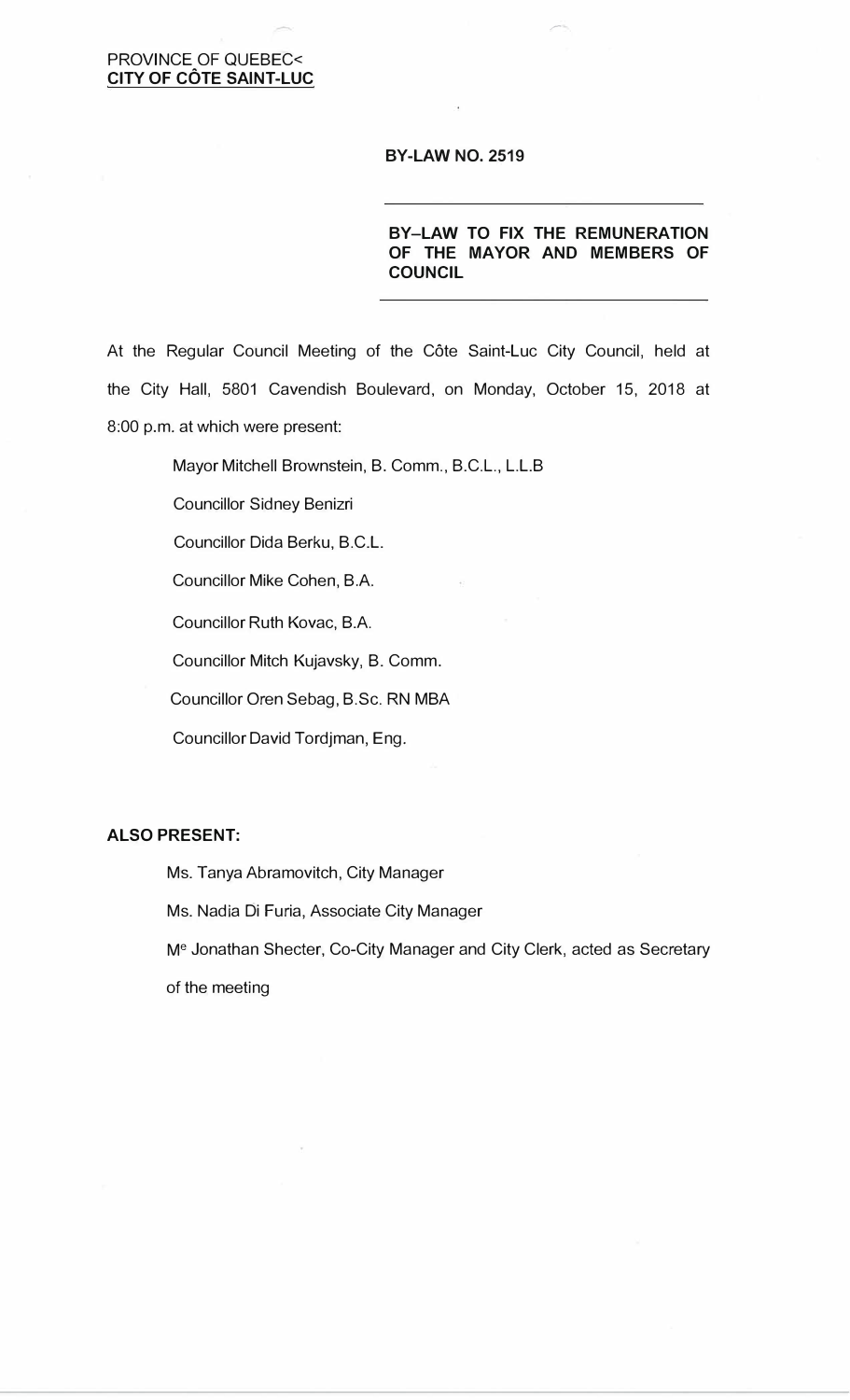**WHEREAS** by virtue of Section 2 of the *Act respecting the remuneration of elected municipal officers* ("Act"), the Council of the City of Cote Saint-Luc shall, by By-Law, fix the annual remuneration payable to its Mayor and other members of Council;

**THAT IT BE ORDAINED AND ENACTED BY BY-LAW 2519** of the City Council and it is hereby ordained and enacted as follows:

## **ARTICLE 1.**

The basic annual remuneration of the Mayor is hereby established at \$64,120.00 and the basic annual remuneration of each Councillor is hereby established at \$19,390.00.

## **ARTICLE 2.**

Every member of council shall receive, in addition to the remuneration stipulated in Article 1, an expense allowance of an amount equal to one-half of the basis annual remuneration, up to the maximum allowable by the Act.

### **ARTICLE 3.**

The remuneration of the Mayor and the Councillors stipulated in Articles 1 and 2 will be adjusted upwardly for each fiscal year starting with the fiscal year 2019, the whole in accordance with Sections 5 and 19 of the Act, based on the change in the average Consumer Price Index (established for the whole of Quebec by Statistics Canada) for the preceding year.

The amount provided for in the first paragraph must be adjusted on January  $1<sup>st</sup>$  of each year in accordance with Section 19 of the Act.

### **ARTICLE 4.**

By-Law 2229 is hereby replaced.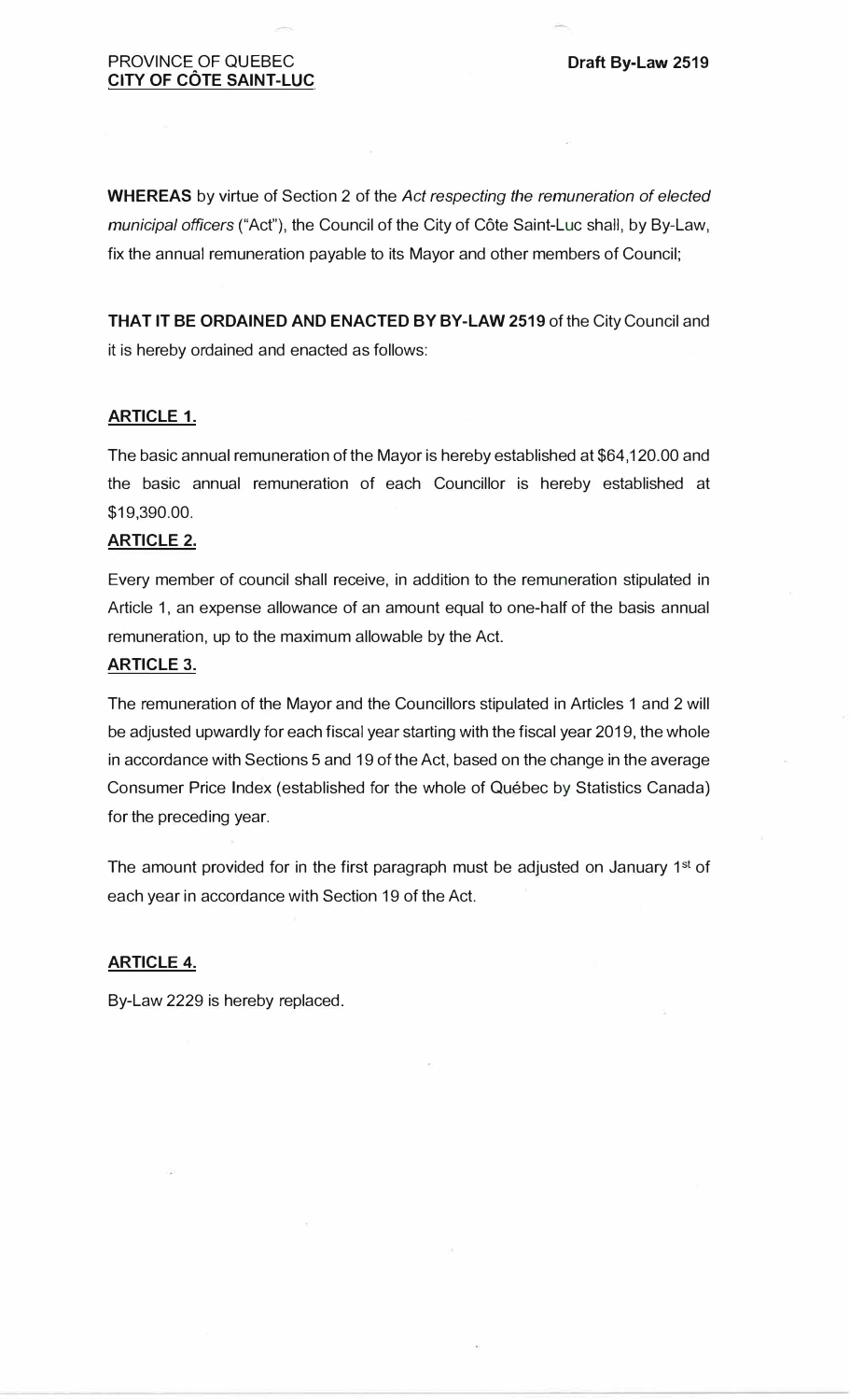**ARTICLE 5.** 

The present By-Law shall come into force on December 31, 2018.

(s) Mitchell Brownstein

MITCHELL BROWNSTEIN MAYOR

(s) Jonathan Shecter

JONATHAN SHECTER CITY CLERK

**CERTIFIED TRUE COPY JONATHAN SHECTER CITY CLERK**